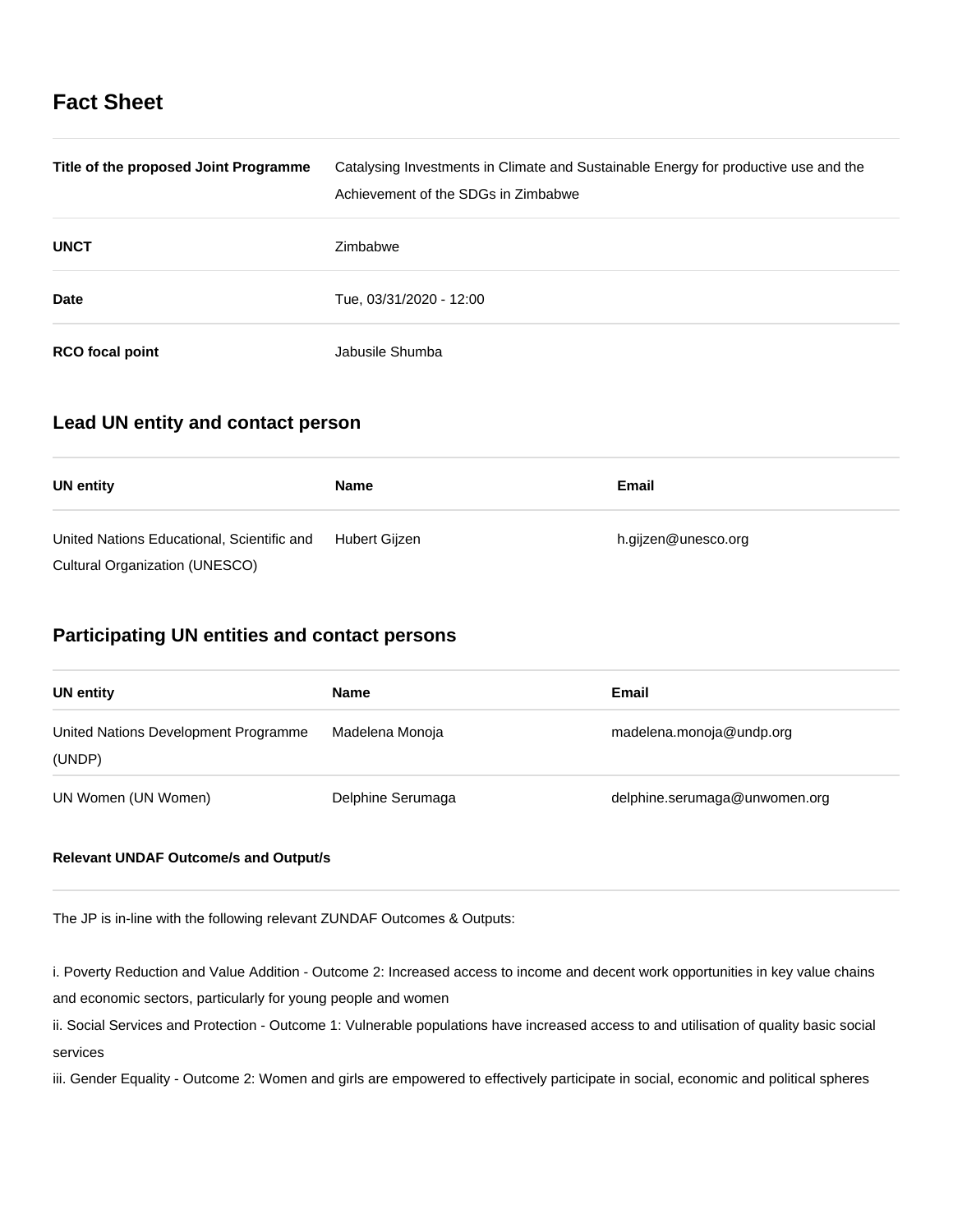### and to utilise gender-based violence services

iv. Food and nutrition security – Outcome 2: Communities are equipped to cope with climate change and build resilience for household food and nutrition security

# **Relevant objective/s from national strategic document/s**

The JP is in-line with the Zimbabwe Transitional Stabilisation Programme (TSP) Reforms agenda - "Towards a Prosperous & Empowered Upper Middle Income Society by 2030", namely

- integrate the necessary mitigatory measures into national policies, strategies and planning, to strengthen resilience and adaptive capacity to climate-related hazards and natural disasters;

- increased access to affordable credit by all productive units of the economy; and

- prioritising initiatives targeted at young people and women, to achieve a more inclusive and sustainable economic growth and reduce poverty in a sustainable and permanent manner.

The JP is also in-line with the Low-Emission Development Strategy, the Nationally Determined Contribution, the National Climate Policy, and the Renewable Energy Policy.

**SDG targets on which the progress will be accelerated (includes targets from a range of SDGs and development pillars)**

# **Goal 1: End Poverty** 1.5 **Goal 2: Zero Hunger Goal 3: Good Health and Well-Being Goal 4: Quality Education** 4.3 4.4 **Goal 5: Gender Equality** 5.5 **Goal 6: Clean Water and Sanitation** 6.1 **Clean Water and Sanitation** 6.1 **Goal 7: Affordable and Clean Energy** 7.2 **Goal 8: Decent Work and Economic Growth 6.3 and 8.3 and 8.3 and 8.3 and 8.3 and 8.3 and 8.3 and 8.3 and 8.3 and 8.3 and 8.3 and 8.3 and 8.3 and 8.3 and 8.3 and 8.3 and 8.3 and 8.4 and 8.3 and 8.4 and 8.6 and 8.7 and 8.8 a Goal 9: Industry, Innovation and Infrastructure** 9.3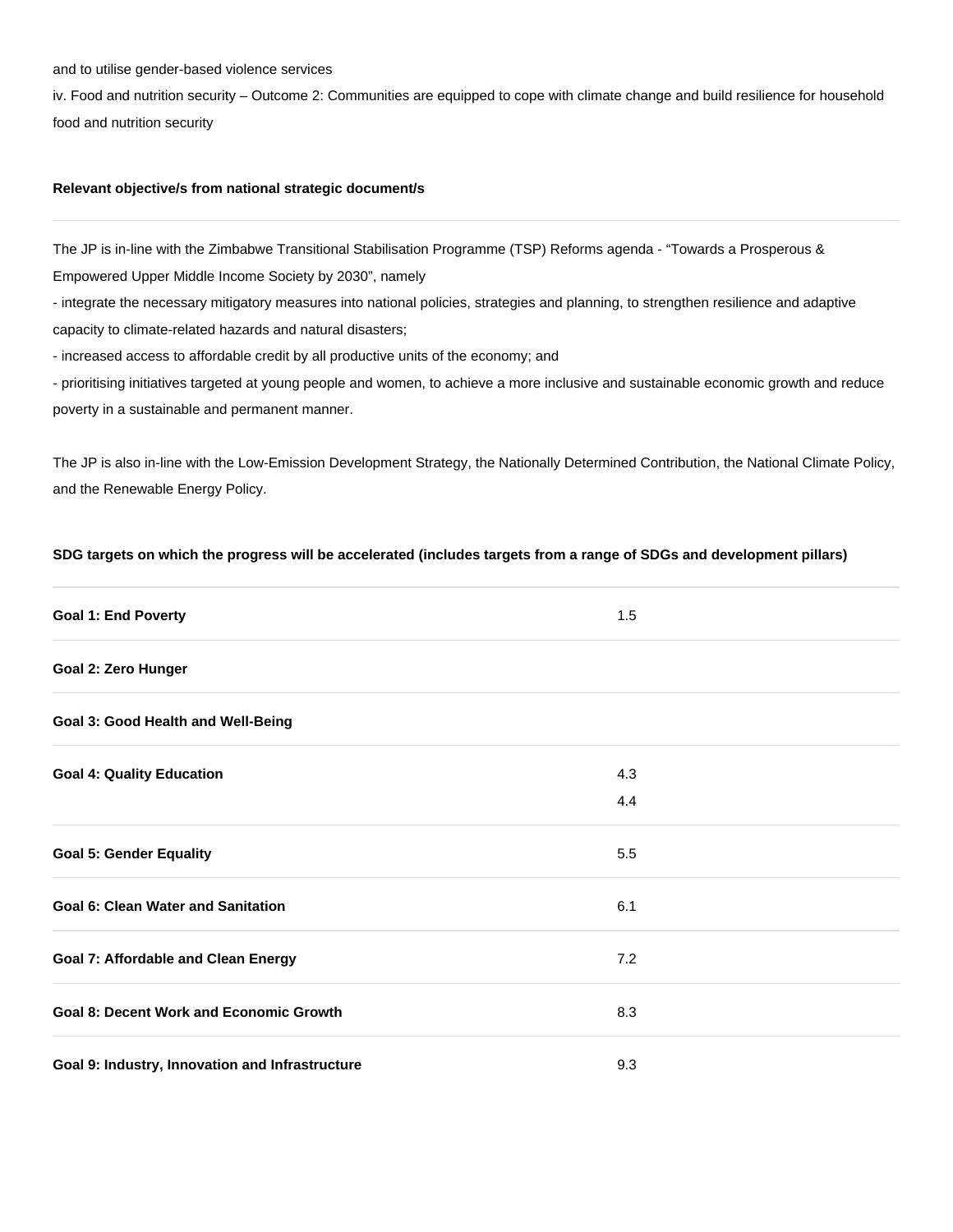# **Goal 10: Reduced Inequalities Goal 11: Sustainable Cities and Communities 11.b** 11.b **Goal 12: Responsible Production and Consumption Goal 13: Climate Action** 13.3 **Goal 14: Life Below Water Goal 15: Life On Land Goal 16: Peace, Justice and Strong Institutions Goal 17: Partnerships for the Goals**

# **Self-Assessment**

| The proposal reflects the integrated nature of the SDGs                                                                                                                                                   | Yes |
|-----------------------------------------------------------------------------------------------------------------------------------------------------------------------------------------------------------|-----|
| The proposal is based on an inter-agency approach (two or more UN entities<br>involved), with RC coordinating Joint Programme preparation and implementation                                              | Yes |
| The proposed results are part of the UNDAF and aligned with national SDG<br>priorities                                                                                                                    | Yes |
| The proposed Joint Programme will be led by government and include key national Yes<br>stakeholders                                                                                                       |     |
| The proposal is based on country level consultations, as explained in the Concept Yes<br>note, and endorsed by the government (the letter of endorsement)                                                 |     |
| The proposal is based on the standard template for Concept Notes, it is complete,<br>and it includes:                                                                                                     |     |
| • Theory of Change demonstrating contribution to SDG acceleration and<br>transformation to implement the 2030 Agenda and awareness of relevant<br>financial policy efforts at regional or national level, |     |

**Results-oriented partnerships, including a strategy to engage and partner**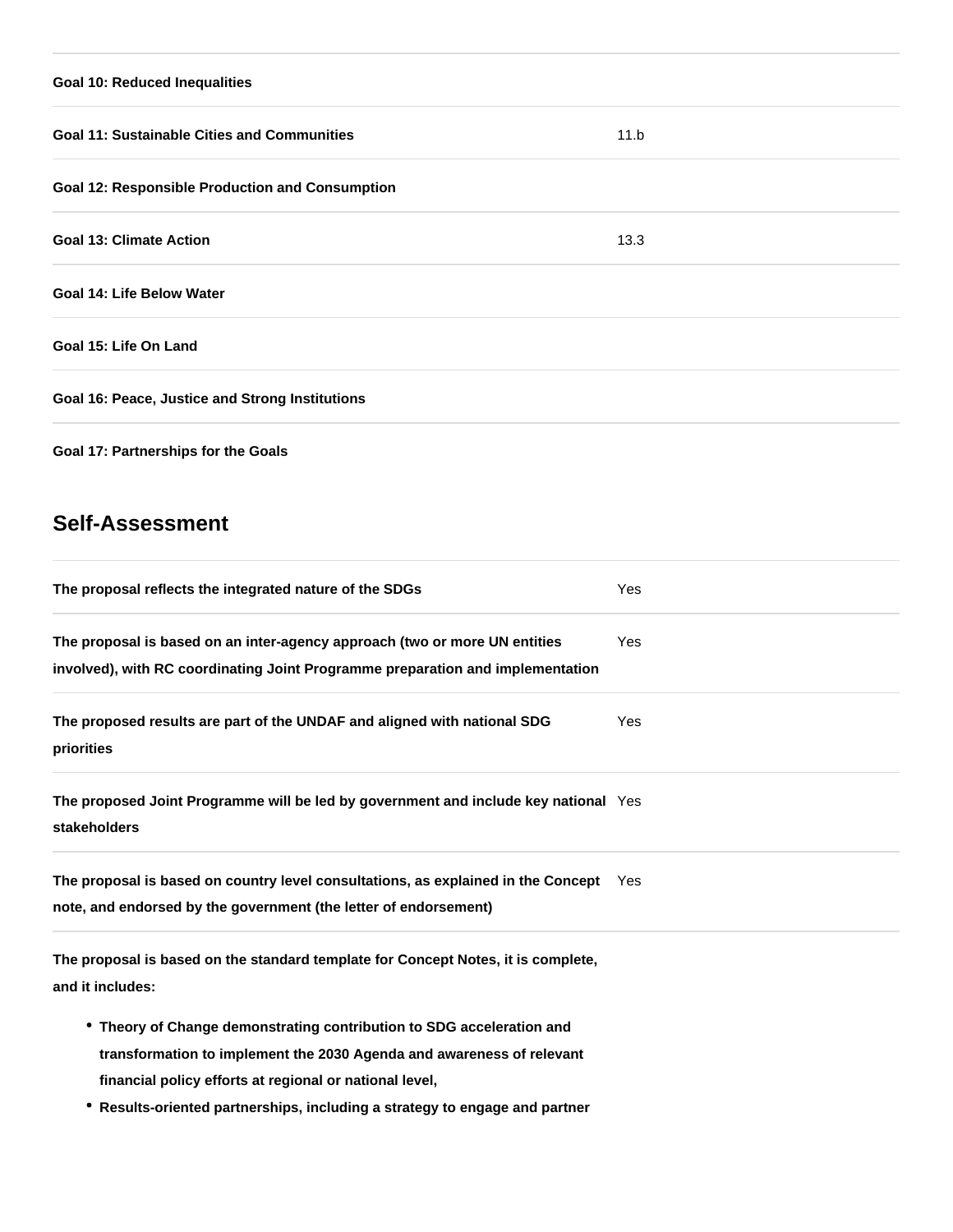**with IFIs/MDBs,**

- **"Quick wins" and substantive outcome-level results, and**
- **Initial risk assessment and mitigation measures.**

**The proposal is expected to leverage resources for the SDGs at scale** Yes

# **Proposal for Joint Programme**

#### **1. Summary of the Joint Programme**

The overall purpose of the Joint Programme (JP) is to catalyse investments in climate and sustainable energy projects for the achievement of SDGs 4, 5, 7, 9, 13 and 17 in Zimbabwe. The focus is hinged on harnessing the cross-cutting nature of these goals (e.g. water-energy-food nexus) to achieve the rest of the SDGs, with positive social benefits for the communities.

Currently, Zimbabwe is facing weak economic performance and an acute energy access gap, whereby access to electricity in rural areas is as low as 28%. This has consequently crippled the national industrial output and affected other key services including education and healthcare. The utilization of clean and renewable energy is very low compared to traditional sources of energy, which represent a huge source of greenhouse gas emissions. Coincidentally, the potential for Renewable Energy (RE) to fill the energy gap in Zimbabwe is tremendous. Therefore, RE systems could be harnessed to transform the livelihoods through the establishment of SMEs and product value-addition while also providing lighting and clean water for rural service centers, schools, homes and clinics.

The gap to accessing clean energy is gender-differentiated, where women and youth disproportionately bear the burden of energy poverty. They also represent the majority of the agricultural labour force – a sector that is especially vulnerable to climate change effects including droughts and floods, which necessitates a strong focus on adaptation. These challenges are aggravated by the lack of access to long-term finance and critical skills required for the development of RE technologies in Zimbabwe.

Financing required to deliver a low emission development trajectory in Zimbabwe is in the range of \$7-8 billion . It is envisaged that 80% of this financing will come through the private sector. In an endeavour to close the investment gap, the JP will support the National Climate Finance Facility (CFF), which has already been conceptualized by the Infrastructure Development Bank of Zimbabwe (IDBZ). The CFF will be established under the management of IDBZ and the Ministry of Finance and Economic Development, and operated by an independent Board. See attached Schematic (Annex 1). The above CFF tools will be deployed under selected projects as a demonstration of a scalable concept. Additionally, the National Climate and Sustainable Energy Investment Platform will be established to match bankable projects with investors. A structured long-term and sustainable technical support system involving women and youth will also be established.

## **2. Thesis and theory of change of the Joint Programme**

IF climate financing tools for the deployment of climate and sustainable energy solutions are established and accessible, AND IF equal opportunities for education, innovation, entrepreneurship and decent employment for women and youth are created, AND IF investment

Yes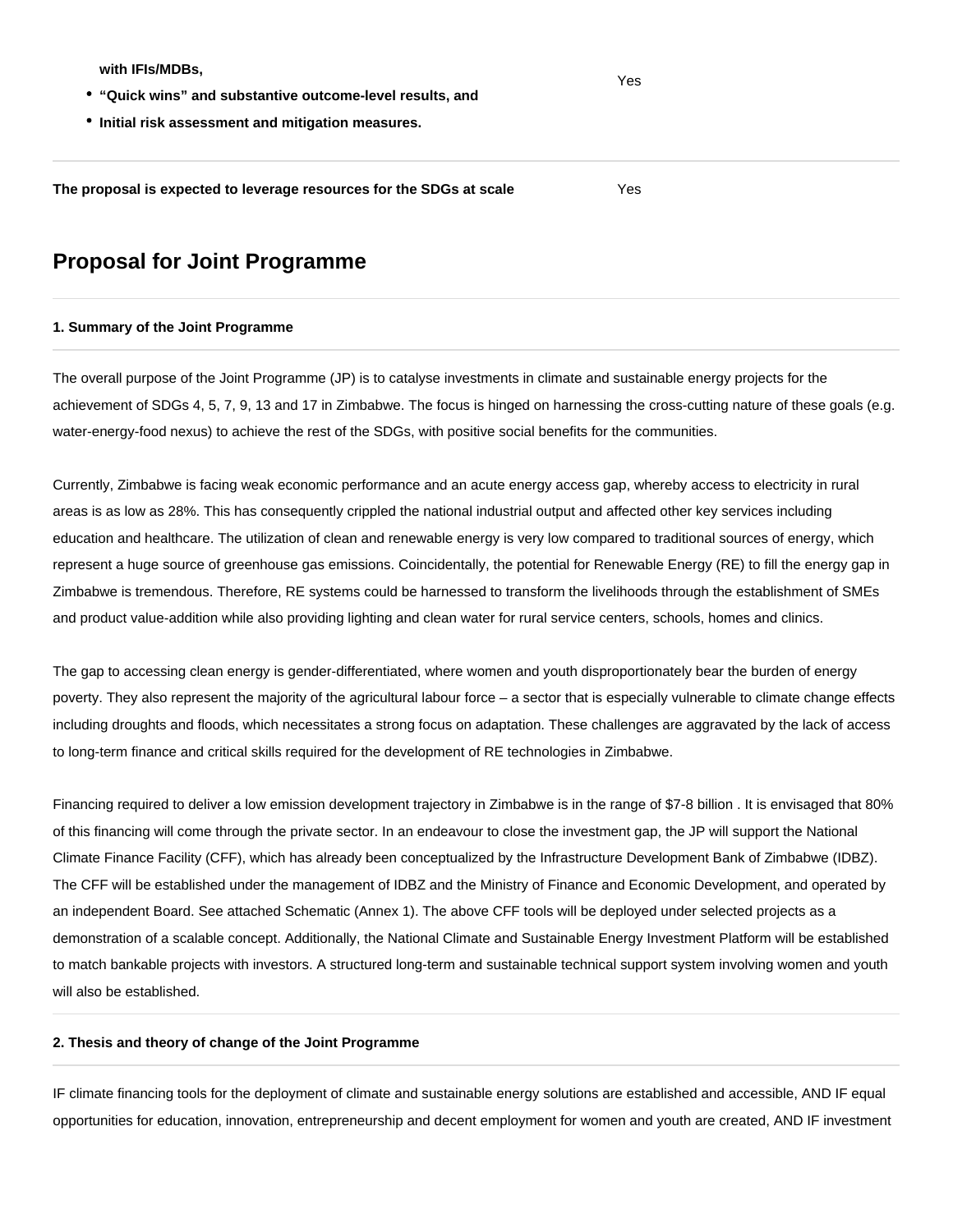platform to convene private sector is available, THEN financing in gender-responsive and innovative climate action and sustainable energy is increased, BECAUSE the critical mass is capacitated to utilize RE for productive and climate resilience purposes, and can generate income and associated returns on investment. (See Annex 2)

Evidence shows that access to clean energy stimulates sustainable socio-economic development and is key to abating carbon emissions. However, investments in RE solutions in Zimbabwe have been minimal and currently, there is no facility to coordinate such investment. In addition, there are associated high capital and investment costs.

Currently, inappropriate regulatory frameworks on private investments for climate action and sustainable energy transition, limited technical skills, harmful fossil fuel subsidies, weak infrastructure and under-developed financial intermediation represent high investment risks and barriers and limit access to affordable finance for local energy entrepreneurs. Women bear additional investment risk perceptions due to gender inequalities, discriminatory social norms and lack of collateral.

The JP will push for institutional and market arrangements that contribute towards the achievement of sustainable and inclusive growth. This will be achieved through unlocking private and public capital flows towards investments in climate and energy solutions, which will catalyze development outcomes in education, healthcare, food and access to clean water while creating decent employment in various value chains.

Long term Goal: To catalyse investments in climate and sustainable energy-based projects for the achievement of the SDGs in Zimbabwe while also mitigating and adapting to climate change through the introduction of RE solutions in rural communities in Zimbabwe, which in turn enhance education, health, food/nutrition, and other services for rural communities.

#### Assumptions:

i. There is a mismatch between private "capital" needs and the environment and bankability of business projects that influence the SDGs in the country

ii. Decentralized RE technologies are the most cost-effective solutions in developing country context, and growth of RE technologies creates employment, entrepreneurial opportunities as well as contributes to addressing the climate change challenge

iii. There is a shortage of technical skills, including gender gaps in RE technologies

iv. Youth's initiatives on social innovations exist in various domains but remain fragmented. Bridging investment capital in the RE sector and youth's social innovations will have spin-off effects on youth employment and social benefits for the community

v. Access to energy opens new educational and economic opportunities for the community

vi. Cost of investment capital in the RE sector is very high

vii. The water-energy-food nexus in rural areas in Zimbabwe is currently fragile and hampered by climate change impacts, poor interconnection between these three sectors, and absence of a strategic plan to benefit from creating stronger inter-linkages between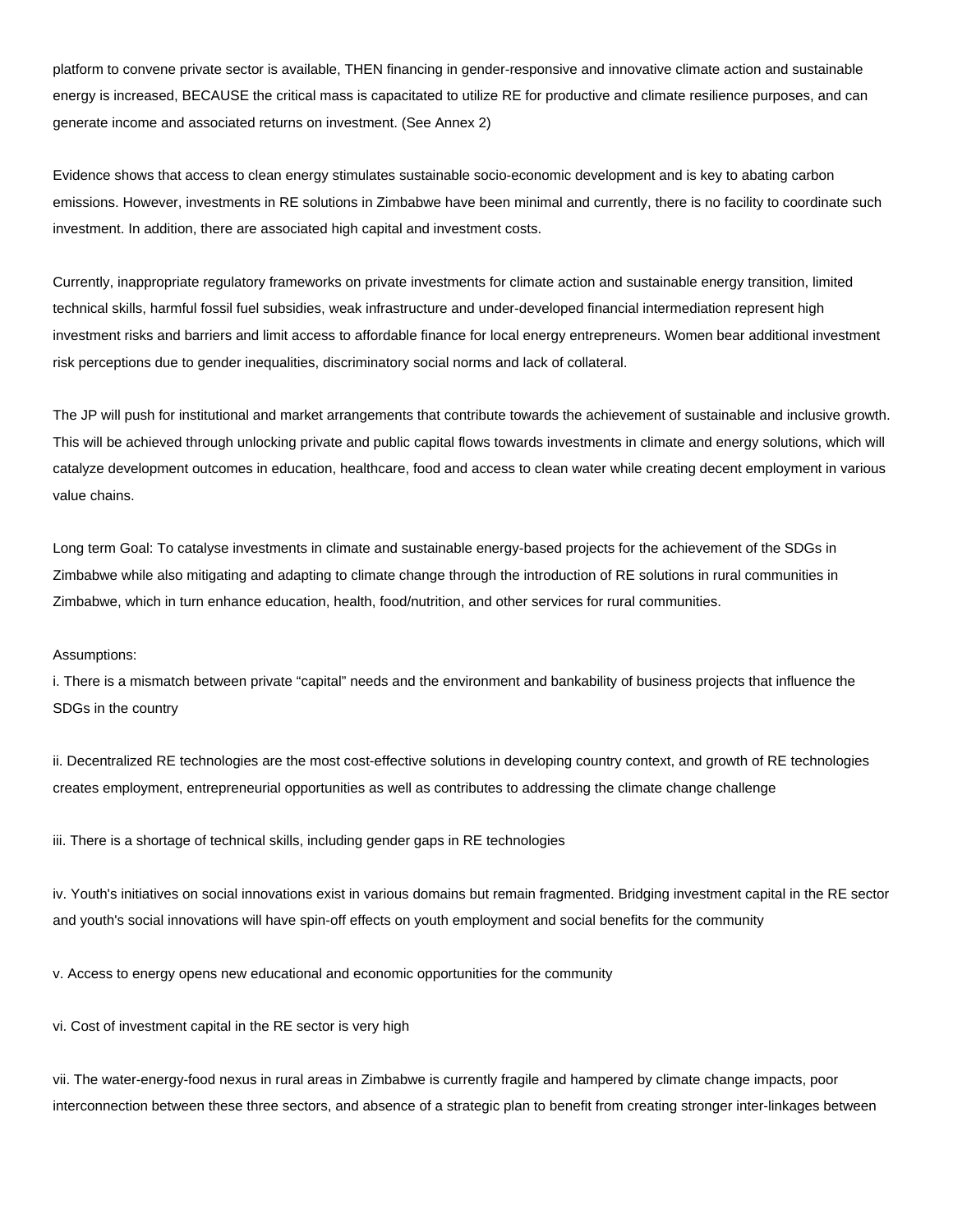## **3. What are the expected results of the proposed Joint Programme?**

Expected Results (ER):

•ER 1: Gender-responsive Climate Finance Facility (CFF) to coordinate, mobilise, channel and strategically leverage funds to attract new resources from the private sector and channel resources effectively towards the achievement of SDGs from climate action and RE lens established.

•ER 2: CFF financing tools deployed under selected projects as a demonstration of concept that is scalable both in-country and elsewhere, with particular focus on harnessing and up-scaling youth's social innovations, while paying attention to the optimization of water-food-energy nexus.

•ER 3: Structured sustainable technical support systems for development and scale-up of innovative climate and energy solutions that close gender gaps through enhanced green schools model integrating RE, Education for Sustainable Development and ICT, and Centers of Excellence for SMEs established.

•ER 4: Established National Climate and Sustainable Energy Investment Platform based on a multi-stakeholder interaction among the Government, United Nations, Public & Private Sectors, IFIs, Bilateral Funds, FDIs, and wider stakeholders.

## Key Activities:

• Feasibility study and development of the CFF tools including concessional loans, grants, viability gap funding, prescribed asset status, and SMEs Stock exchange

- Deployment of PV plants to catalyse the establishment of SMEs and for the energy needs of rural communities
- Creation of women and youth-owned enterprise to manufacture small-scale biodigesters for the production of biogas
- Integration of RE in the competency-based curriculum as well as in teaching approach including ESD and ICT in the educational system of Zimbabwe
- Establishment of TVET and RE centers of excellence
- Establishment of the National Climate and RE Investment platform

Key Indicators:

- Number of projects benefiting from the CFF tools
- Number of males and females trained in RE technologies and applications
- Number of jobs created in climate/energy sector businesses
- Number of Public-Private-Partnerships established

Empowering women and youth economically has a multiplier effect on communities, which will benefit from diversified economic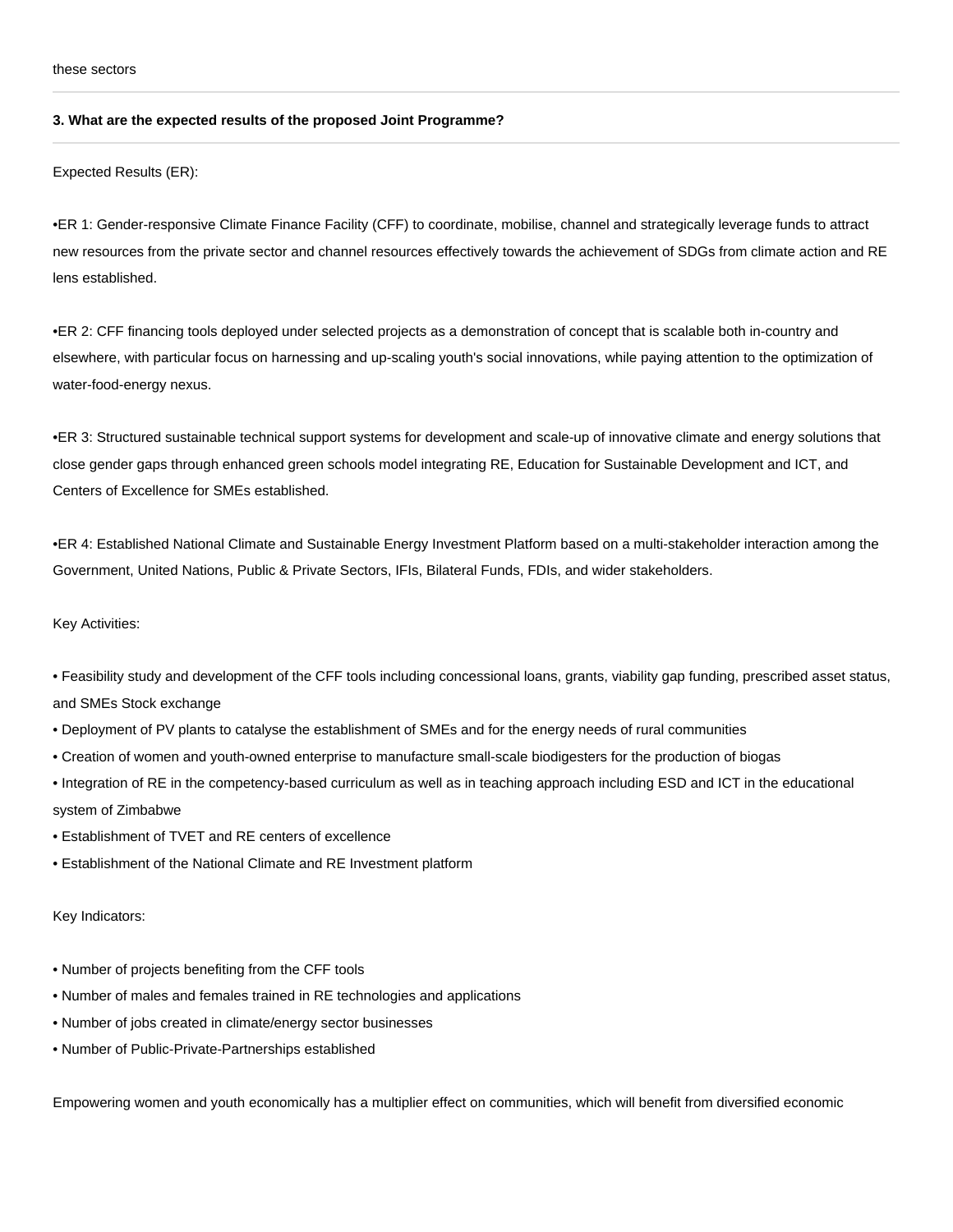Sustainability of the project will be ensured by locally developed technologies, training of critical mass in climate and RE technologies, long-term technical capacity support and the initial catalytic investments to remove the barriers to private sector investment. This project will contribute to attracting the attention of institutional investors into Zimbabwe. Additionally, these may represent a good exit strategy for donors at the end of the project.

## **4. Describe the innovative nature of the Joint Programme**

i. The JP is timely given the current energy-deprived country context. The innovation of JP is the comprehensive approach towards the removal of investment barriers for SMEs, particularly for women and youth in the RE sector by establishing a first of its kind mechanism that enables mobilization and access to funds, technical capacity building of stakeholders to have direct access to funds from multilateral, bilateral, private sector and leveraging national budgets.

ii. Securing financial models for capital investments in the climate and RE sector to provide the much-needed funding with the ultimate goal of demonstrating the business case for future replication and with strong climate, environmental and social benefits to catalyze market transformation where commercial investors are currently reluctant to invest. Credit facilities will be operationalized in a way that links the cost of borrowing to the use of RE. Currently there has been a mismatch between private "capital" needs and the environment and bankability of business projects that influence the SDGs in the country.

iii. Leveraging national funding: The JP will build the capacity of women and youth entrepreneurs to influence and access governmentcontrolled financing mechanisms, with particular attention to the nexus of new technologies-social benefits-economic opportunities. There has been limited citizen engagement in fiscal planning. This links to on-going work on gender-responsive budgeting driven by several UN Agencies.

iv. Investments for bankable projects: UN Women/UNDP/UNESCO will facilitate linkages between women and young entrepreneurs and investors seeking to invest in RE value chain projects. Additionally, the JP will develop replicable activities that can be adapted by small and large entrepreneurs alike, which will contribute to the reduction of risk perception by investors in the sector. While the government has adopted the Zimbabwe is open for business mantra, there has been no demonstration of concept in RE.

v. A shift to local capacity building as the heart of the project: To ensure the sustainability of the project, the emphasis is laid in community expertise through building capacity of stakeholders at different levels. This includes energy end-users, technicians, artisans, engineers, and other experts. The establishment of Centre of Excellence in RE, TVET Centers, and Green Schools will ensure that the critical mass of experts in RE technologies and applications is secured. The JP will promote uptake by women to close the gender gaps in these technical fields.

#### **5. Expected added value of the UN and the Joint SDG Fund**

The convening power and entry points by UN Agencies to regional and continental investment platforms, existing commercial partnerships with the private sector, the multidimensional technical expertise such as that drawn from UNESCO centers of excellence and University Chairs in RE and related fields, the close relationship with the Government to unlock public sector financing as well as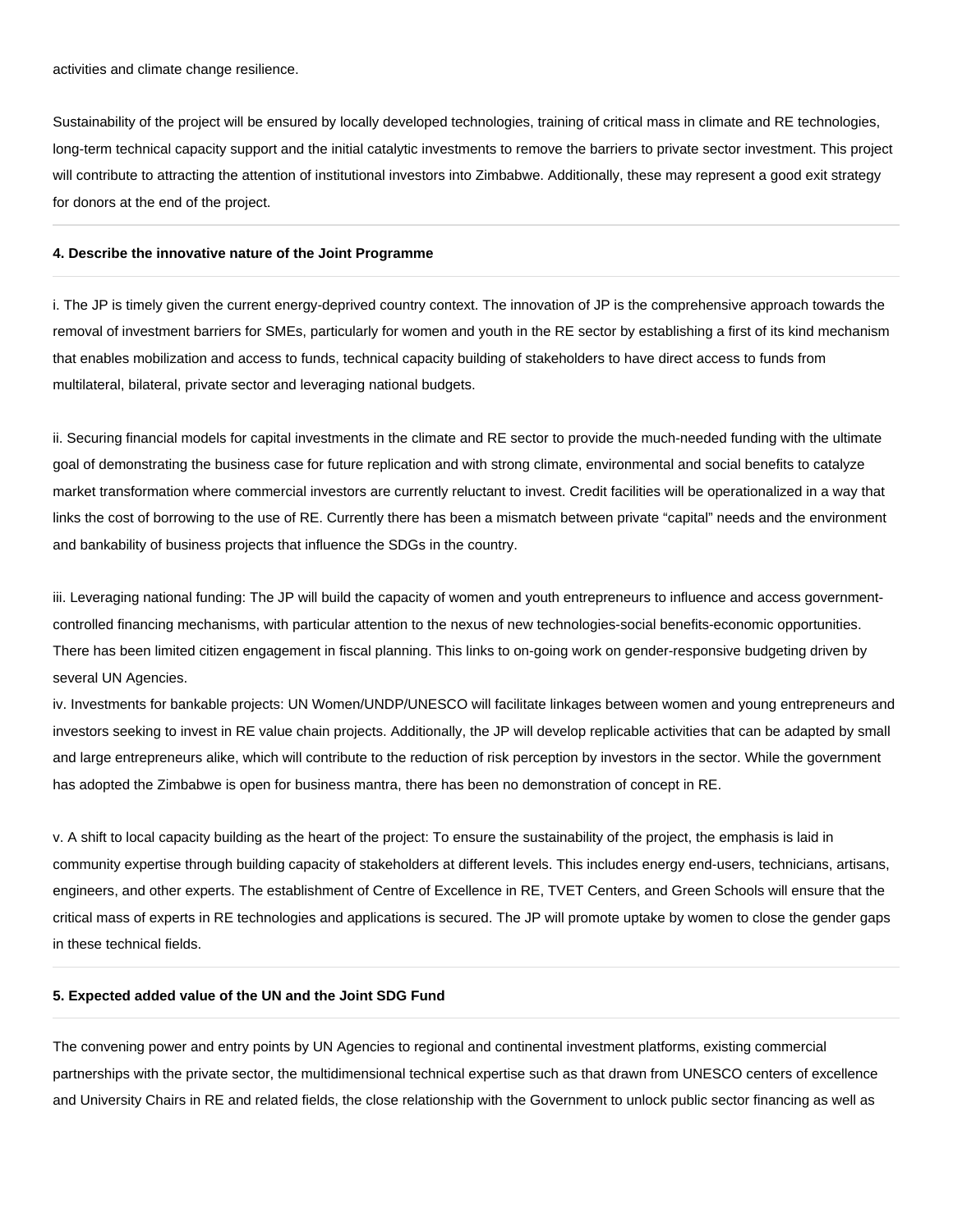secure national ownership are the main value additions in the proposed JP, which makes the UN an appropriate entity to undertake the assignment. Existing partnerships with the private sector will be strengthened while new ones with commercial investors are expected to be created, which hasn't been common for such projects in Zimbabwe.

The SDG Fund will support entrepreneurs particularly women and youth to demonstrate the case for later entrants by filling the financing gap that will enable the project to reach scale while achieving appropriate returns to its investors. Over time, the track record of the credit worthiness of entrepreneurs established by this Project will make it appealing for institutional and other commercial investors to invest in RE technologies in rural communities, gradually reducing the need for support from concessional sources.

Besides, SDG financing will be of paramount importance in leveraging additional financial resources, including those from the government and the private sector. Alternatively, public funds like the Green Climate Fund with a focus on tackling climate change could be pursued as a donor, however, only a limited number of agencies and organizations can be involved as the submitting to the fund is done by the Accredited Entities only.

#### **6. Leadership and implementation of the Joint Programme**

# RCO

The RCO will coordinate the JP from the UN System and interact with the government at its highest level. It will ensure inter-agency participation and support the lead Agency in coordination.

#### UNESCO

UNESCO has led many global and regional initiatives in RE and climate change. UNESCO entry point is to (i) deploy RE in rural schools and community centers, and (ii) coordinate the capacity-building component including TVET and green Schools.

## UNDP

UNDP will lead the establishment, launch, and development of the National CFF Financing tools together with support from the World Bank and IDBZ.

## UNWOMEN

The agency brings gender expertise to ensure all activities are implemented in a gender-responsive manner, addressing barriers to women's participation in RE enterprises. It will be responsible for identifying and mobilizing local women and youth to engage in REused productive activities. UN Women will utilize its experience in similar projects such as in Rwanda, Kenya and Tanzania.

#### Other Collaborating UN Agencies at technical: UNICEF, ILO, UNIDO, UNCDF

UNCDF will provide technical expertise in the deployment of financial instruments. UNIDO through the PFAN will assist potential SMEs in accessing funds from financial institutions. ILO will facilitate the establishment of SMEs.

## Government Institutions

Relevant Ministries and government institutions will be involved to ensure the ownership of interventions, including MoF, MoEWC, MoEPD, MoHTEISTD, MoPSE, MoLARS, MoWACSMED, Rural Electrification Authority; Zimbabwe Energy Regulatory Authority;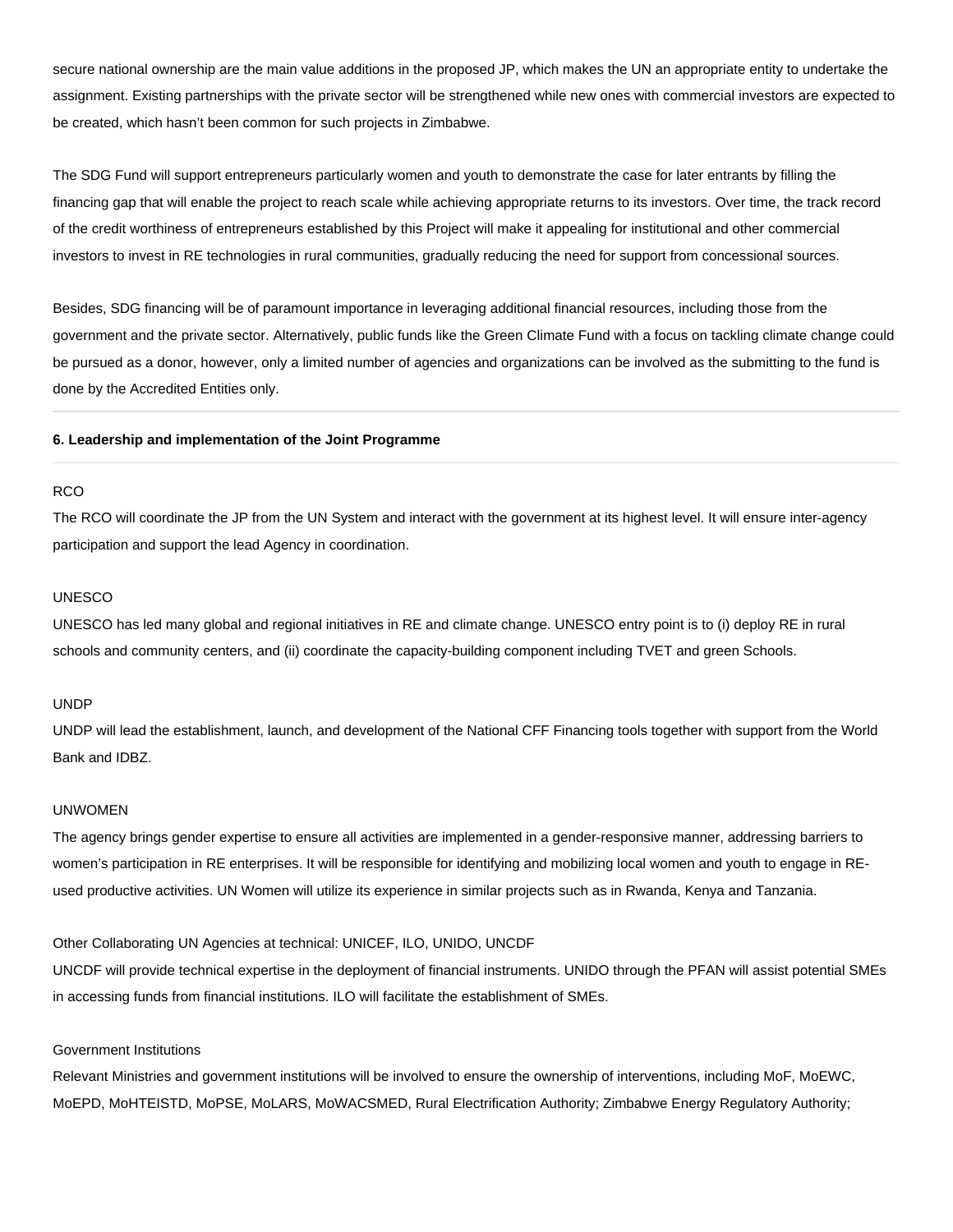tertiary and research institutions, etc.

Private Sectors and development partners (technical support and co-financing) Confederation of Zimbabwe Industries; Distributed Power Africa; Harava Solar; Zonful Energy; Digitally Smart; Green Climate Fund; IDBZ; ADB; Government Joint Venture Fund; etc.

Professional Bodies and NGOs (technical support)

Federation of African Engineering Organisations; Zimbabwe Institution of Engineers; Engineering Council of Zimbabwe; Renewable Energy Association of Zimbabwe.

# **7. Expected period of implementation**

The proposed duration of the implementation is 4 years.

# Year 1 milestones

Establishment and operationalization of the CFF, in parallel with the establishment of Centers of Excellence and University Chairs in RE, and development of RE Curriculum and training modules, and community-based TVET Systems

#### Year 2 milestones

Deployment of CCF financing tools in eleven demonstration projects: installation of ten PV solar plants in communities to kick off large scale replication at the national level; establishment of women and youth-owned enterprise to manufacture small-scale biodigesters for production of biogas, which will be sold and installed in households to satisfy clean cooking, heating and lighting needs thereby replacing charcoal and kerosene with biogas; optimization of the water-energy-food nexus.

# Year 3 milestones

Capacity building of critical mass drawn from targeted community members, particularly women and youth to establish and run enterprises in the energy and agriculture value chains; Community based TVET programmes, Community learning centres, and entrepreneurship training.

#### Year 4 milestones

Established National Climate and RE Investment Platform based on a multi-stakeholder interaction among the Government, United Nations, Public & Private Sectors, IFIs, Bilateral Funds, FDIs, and wider stakeholders; National launch of the large-scale roll-out at the closure of the JP.

## **8. Cost, co-funding, and co-financing of Joint Programme**

The total budget for this JP is estimated at \$18,639,000. The SDG funds make up 53% of all program funds. The contribution by the private sector and Development Banks is estimated at \$6,580,000 representing 35% of the total budget, while that of the PUNOs and Government is \$2,249,000 representing 12% of the budget.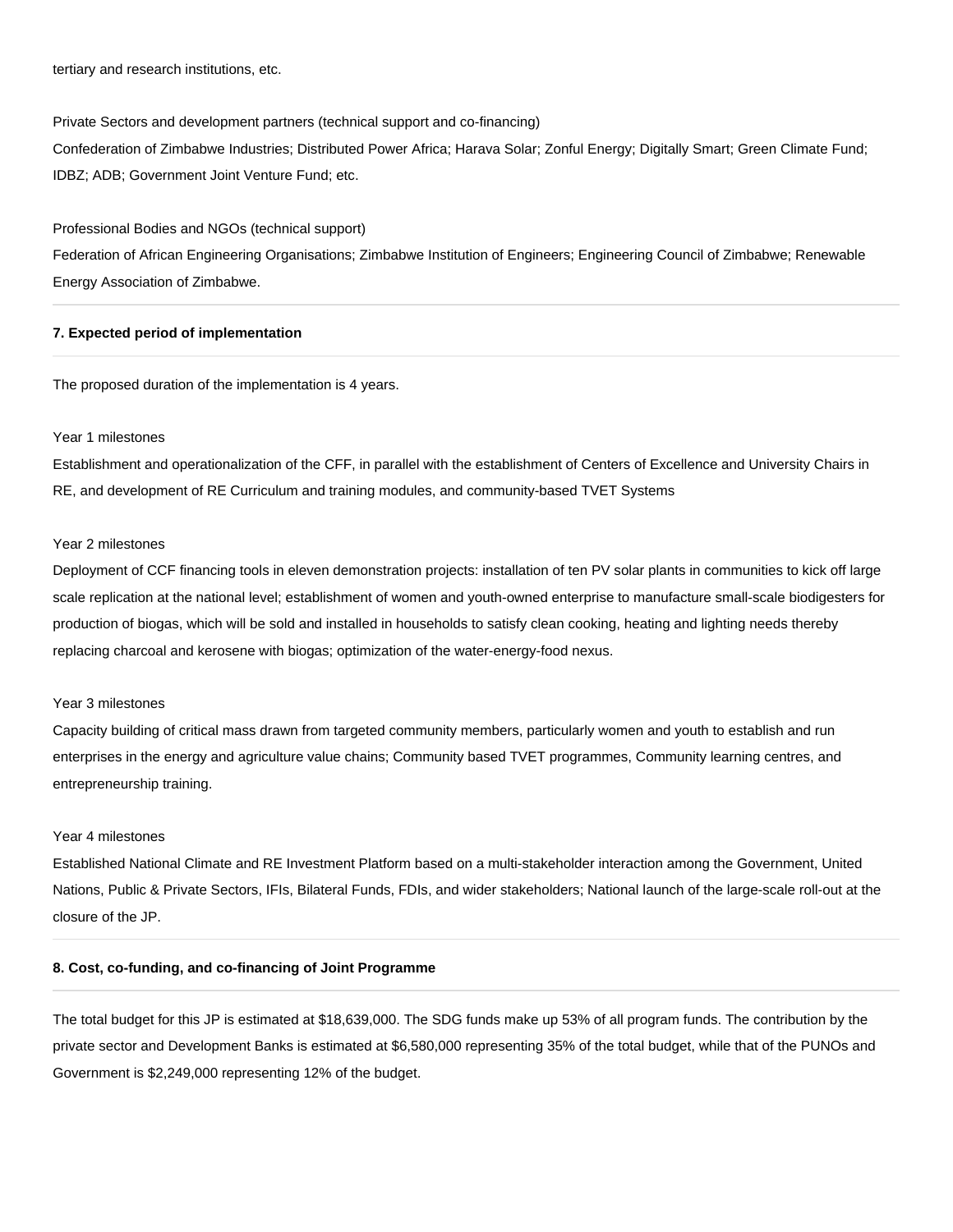The main components of the JP are:

Component A: Gender-responsive Climate Finance Facility establishment

Component B: CFF tools deployment for demo projects

Component C: Structured long-term and sustainable technical support system

Component D: National Climate and RE Investment Platform Establishment

Component E: Programme Management, Monitoring and Evaluation

Component A entails conducting feasibility, development and launch of the CFF, and seed capital injection into the CFF. Under Component B, a small-scale biodigester factory and ten demonstration PV mini-grid plants ranging from 1MW to 50KW will be deployed. Component C focusses essentially on the capacity building of different stakeholders through the establishment of TVET and CoE in RE, capacity building in entrepreneurial skills. The main activities under component D are (i) Hosting of Investment Forum to match bankable projects with investors, and (ii) Development of a project pipeline of potentially bankable project proposals.

The allocation of budget across the above Result Areas (RA) is as follows:

Component A: Gender-responsive Climate Finance Facility (CFF) establishment US\$9,870,000.00 Component B: Climate Finance Facility financing tools US\$4,100,000.00 Component C: Structured long-term and sustainable technical support system US\$2,930,000.00 Component D: National Climate and RE Investment Platform Establishment US\$200,000.00 Component 4: Programme management, monitoring and evaluation US\$1,539,000 Total Programme Indicative cost (USD) 18,639,000.00 Co-financing US\$8,829,000.00 SDG Joint Fund contribution US\$9,810,000.00

For cost efficiency, the JP will utilise the measures provided with the General Assembly Resolution A/RES/72/279 on the Repositioning of the United National development system which include the advancement of common business operations, including common back offices and common premises. In line with the UN development system reform, it is proposed that the JP technical team be co-located, and the cost-benefit analysis of this will be done at full proposal stage. The monitoring activities will be conducted jointly, for which pooling of vehicles will be the norm. Procurement planning will be done jointly, including through the existing provisions for common services under the overall UN Zimbabwe Strategic Operations Framework 2016-2020, an equivalent of Business Operations Strategy (BOS). These operational measures are intended to ensure greater economies of scale and reduce the burden of PUNO administrative costs.

#### **9. Risk assessment**

Zimbabwe is perceived as an unsafe investment destination, although in reality, the contrary is true. Our major assumption is that the country's risk perception will not drive away potential investors, as this may lead to failure to unlock private investment for climate and RE which is the major goal of the JP. To mitigate this potential risk, the JP will support the development of investment cases, bankable pipeline projects and feasibility studies to market the country as a safe destination for investment in climate and RE projects. Local finance will also be leveraged from the private sector, including impact investors and will ensure senior level government participation in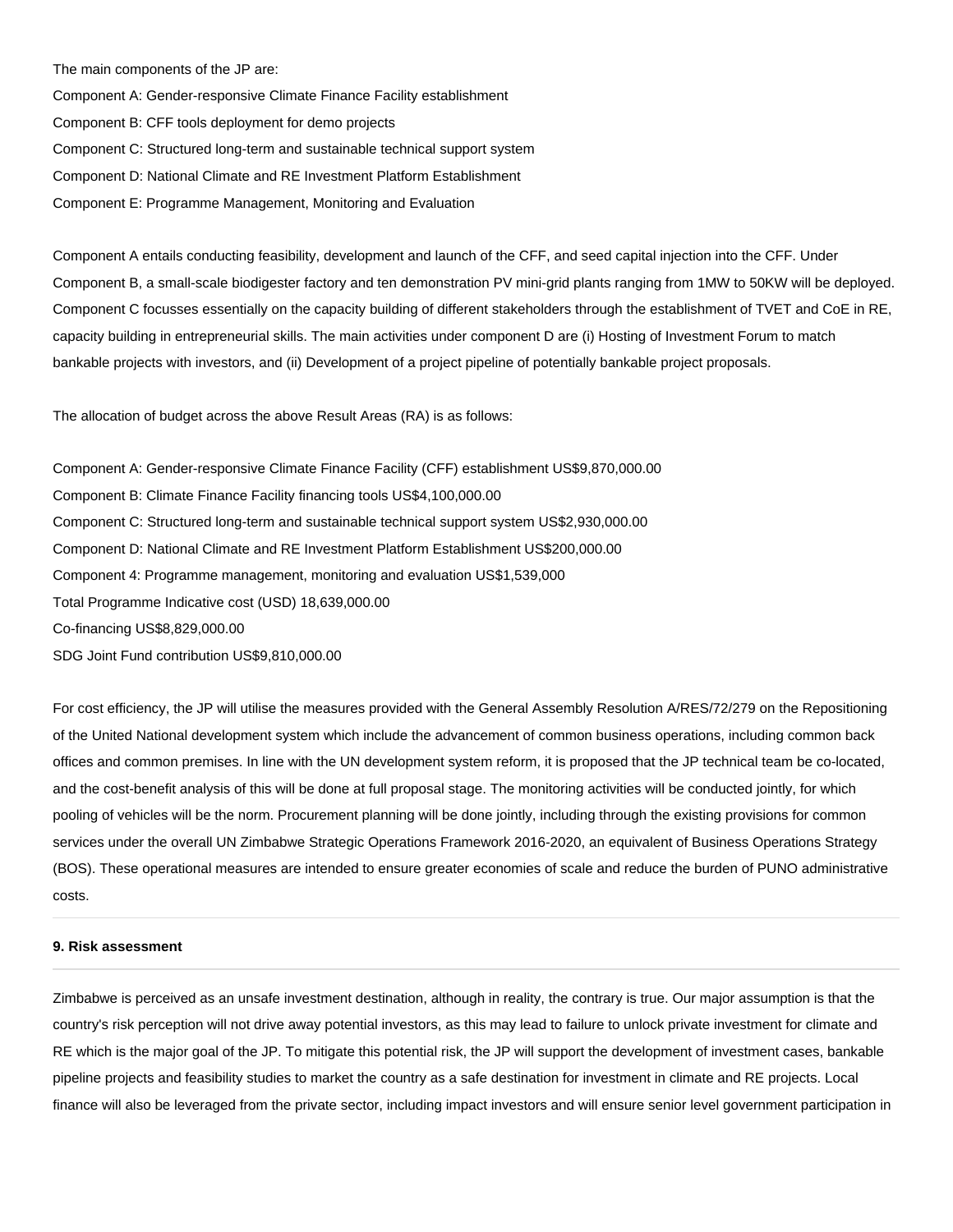RE Investment platforms created by the JP.

Another important assumption is that the current government will remain in power throughout the project lifecycle. The risk is that if the government changes, a new government may derail project implementation or stop it because they may not have enough background on the programme or have new priorities. We also assume that the political environment will remain stable because instability may cause some project areas to be inaccessible leading to disruption of activities. To mitigate these risks, the JP will ensure strong involvement and leadership by local government and communities to reduce impact from possible changes at the central government level.

There is also an assumption that the legal and policy framework will provide an enabling environment for project implementation. The risk is that there may be negative perceptions by potential investors about some laws such as the Indigenization and Empowerment Law. These negative perceptions might affect the leveraging of private sector investments. The JP, through the investment platform/forums and other means, will raise the awareness and unpack the set of positive laws and policies put in place to promote investment in the sector.

There is an assumption that the global COVID-19 pandemic will be contained and operations will return to normalcy soon. The risk is that COVID-19 may continue to place restrictions on project implementation due to restrictions on movement and market impacts. The mitigation measures include an analysis of the impact of COVID-19 during proposal development and continued monitoring of the situation.

The implementation of the JP will not pose any reputational risk to the UN, rather it will reinforce the assistance to the Government in achieving the SDGs by strategically creating the much-needed enabling environment for SMEs.

#### **10. Convening the private sector and engaging IFIs/DFIs**

The JP will establish a National Climate and RE Investment Platform based on a multi-stakeholder interaction among the Government, United Nations, Public and Private Sectors, IFIs, Bilateral Funds, FDIs, and wider stakeholders. Regular forums will be conducted to facilitate matchmaking of bankable projects and financiers and pitching of projects to potential investors. They will also promote dialogue on how to improve investment conditions in the country. The private sector and other stakeholders will present their perspective on the main challenges hindering RE investments, what policy and regulatory action need to be taken in order catalyze and incentivize sustainable private sector solutions and investments and to build sustainable and inclusive markets. This platform will also facilitate the development of a project pipeline of potentially bankable project proposals as well as promising project ideas and proposals at early conceptual stages, which may be prepared for potential investors.

Discussions are ongoing with the private sector and the Confederation of Zimbabwe Industries (CZI) aimed at understanding the investment climate in Zimbabwe with the view of finding ways of removing the investment barriers in the renewable energy sector. We have also stated to engage the Africa development Bank and the World Bank.

# **11. Leverage and catalytic function**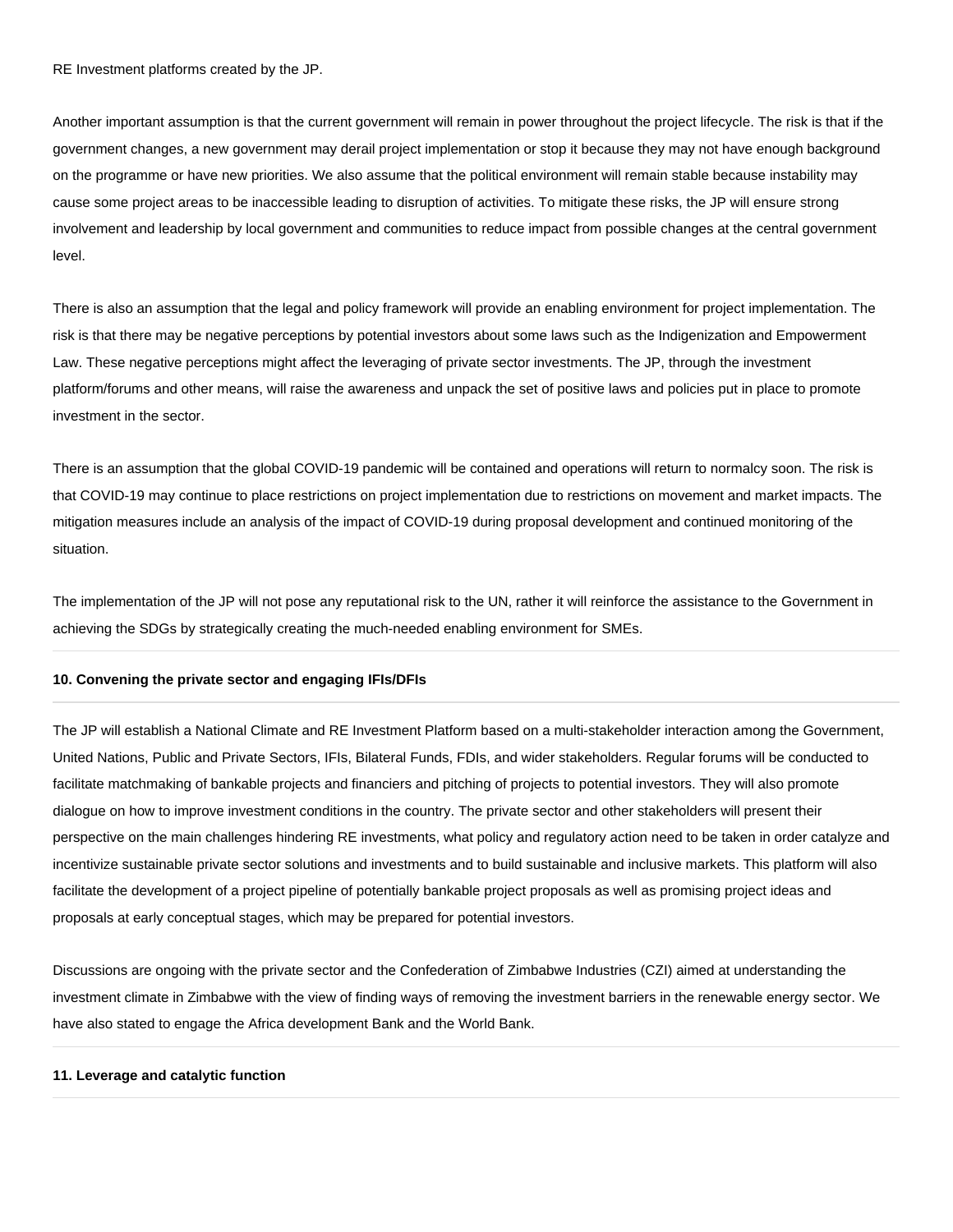There is an opportunity to provide a demonstration effect for financiers at large of how a well-managed project with strong economic, social and environmental components and with sufficient patient capital can invest in a new business model that is more sustainable and environmentally friendly.

The initiative will trigger mobilization of additional finance including from national development bank (IDBZ), Government (Ministry of Finance), Green Climate Fund as IDBZ is in the process of becoming an accredited entity and private sector. Similarly, we will also leverage the flagship "Africa belt of Light" project, a UNESCO initiative to provide RE to 330 rural schools and community centers in Biosphere Reserves in 27 countries in Africa, which has just been approved for funding by the Ministry of Ecology and Environment, China.

The estimated private finance leverage is about 35%. There are already on-going discussions with key players in RE in the private sector. Distributed Power Africa (DPA), a subsidiary of Econet Group handling the energy sector has shown interest in the JP since their Ugesi concept that brings the RE to rural communities aligns well with our Expected Result 2. DPA will also be financing the establishment of some SMEs in-line with our Expected Result 3.

Co-benefits of the programme will include economic benefits such as the creation of decent employment for most disadvantaged and most left behind (women and girls), diversified economic activities of the communities including entrepreneurial opportunities in agriculture and other value chains due to availability of affordable and clean energy supply. Additionally, there will be a reduction in GHG emissions and the optimization of the water-energy-food nexus. The Health and well-being of community members will be preserved by switching to clean energy sources. Educational outcomes and the risk of sexual violence are expected to improve due to time savings and reduced exposure to unsafe forests to fetch firewood for women and girls

The ten full-scale demo projects will be positioned to kick off large-scale replication at the national level. The closure of the project will result in a national launch of the large-scale roll-out of these modalities.

# **12. Technical support and seed funding**

At the inception phase, the inter-agency team will conduct baseline surveys, organize stakeholder meetings and workshops, with the view of (i) updating data and collecting first-hand information, (ii) refine the situational analysis and the problem statement, (iii) meet with and mobilise the communities and the key stakeholders, and (iv) define the detailed axes of interventions and their impact. UNESCO, UNWOMEN and UNDP, will bring in cutting-edge technical support to accompany this preparatory process, through the global UNESCO Chair Networks, Category 1 Institutes, and Category 2 Centres.

The full Project Document will be elaborated in consultation with all stakeholders - public, private, academia, and CSOs. There will be a need to hire a consultant for 3 months to coordinate the above process. The organization of the stakeholder meetings will also necessitate some funds.

The amount of \$200,000 will be required at the inception phase for the above-stated activities.